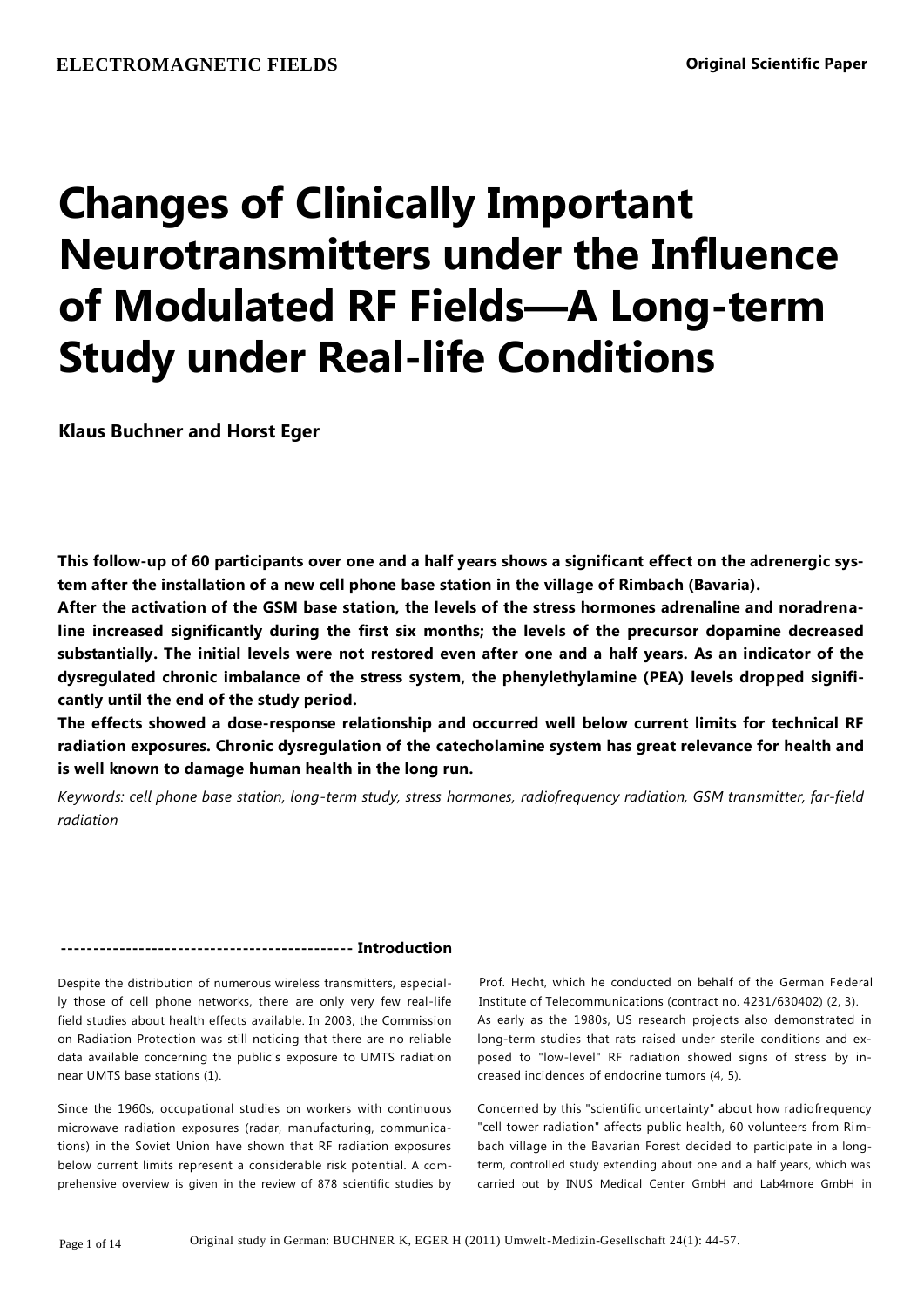## **Zusammenfassung**

**Veränderung klinisch bedeutsamer Neurotransmitter unter dem Einfluss modulierter hochfrequenter Felder - Eine Langzeiterhebung unter lebensnahen Bedingungen**

Die vorliegende Langzeitstudie über einen Zeitraum von eineinhalb Jahren zeigt bei den 60 Teilnehmern eine signifikante Aktivierung des adrenergenen Systems nach Installation einer örtlichen Mobilfunksendeanlage in Rimbach (Bayern).

Die Werte der Stresshormone Adrenalin und Noradrenalin steigen in den ersten sechs Monaten nach dem Einschalten des GSM-Senders signifikant; die Werte der Vorläufersubstanz Dopamin sinken nach Beginn der Bestrahlung erheblich ab. Der Ausgangszustand wird auch nach eineinhalb Jahren nicht wieder hergestellt. Als Hinweis auf die nicht regulierbare chronische Schieflage des Stresshaushalts sinken die Werte des Phenylethylamins (PEA) bis zum Ende des Untersuchungszeitraums signifikant ab. Die Effekte unterliegen einem Dosis-Wirkungs-Zusammenhang und zeigen sich weit unterhalb gültiger Grenzwerte für technische Hochfrequenzbelastung. Chronische Dysregulationen des Katecholaminsystems sind von erheblicher gesundheitlicher Relevanz und führen erfahrungsgemäß langfristig zu Gesundheitsschäden.

*Schlüsselwörter: Mobilfunk-Basisstationen, Langzeituntersuchung, Stresshormone, Mobilfunkstrahlung, Fernfeld*

in cooperation with Dr. Kellermann from Neuroscience Inc.<sup>1</sup>.

Common risk factors such as external toxic agents, parameters of the catecholamine system (6) were determined prior to the activation of the GSM transmitter and followed up in three additional tests for a period of more than 18 months. The informed consent of all participants included the condition that the data were to be published anonymously.

## **-------------------------------- Materials and Methods**

## **Study Setting and Selection of Study Subjects**

In spring 2004, a combined GSMD1 and GSMD2 cell transmitter (900 MHz band) was installed on Buchberg mountain in D-93485 Rimbach (Lower Bavaria) with two sets of antenna groups each. The installation height of the antennas for both systems is 7.9 m; the horizontal safety distance along the main beam direction is 6.3 or 4.3 m, respectively. At the same tower, there is also a directional antenna at 7.2 m (7).

1) INUS Medical Center, Dr. Adam-Voll Str. 1, 93437 Furth im Wald, Tel.: 09973/500 5412, [www.inus.de;](http://www.inus.de/) Lab4more GmbH, Prof. Dr. W. Bieger, Paul-Heyse-Straße 6, 80336 München, Tel.: 089/54321 730[, info@lab4more.de;](mailto:info@lab4more.de) NeuroScience Inc., Dr. Kellermann, 373 280th Street - Osceola, WI 54020 - USA, Tel.: +1/715/294-2144[, www.neuroscienceinc.com.](http://www.neuroscienceinc.com/)

Shortly after it had become known that the wireless transmitters were to be installed, all inhabitants of Rimbach had been asked to participate in a mass screening. The municipality has approximately 2,000 inhabitants. In 60 volunteers (27 male, 33 female) aged between 2 and 68, the levels of adrenaline, noradrenaline, dopamine, and PEA (phenylethylamine)—which cannot be consciously regulated—were determined in their urine at the end of January/beginning of February 2004 (shortly before the activation of the antennas and the RF emissions beginning) as well as in July 2004, in January 2005, and in July 2005.

Most of these study participants signed up immediately after an informational gathering in late January 2004, at which the course of action by the cell phone service providers was criticized. Others signed up following a call for participation in the local paper. Since Rimbach is a small municipality, mouth-to-mouth propaganda also played a role. Participation was made attractive to the volunteers because a lab test that usually would be very expensive was offered for a small fee. Since the study required to show the status of the biological parameters over a given time period, only those study subjects participating in all four tests are included.

The data presented below come primarily from volunteers who have a certain interest in the life of their community and their health. Other persons joined the stress hormone investigation because of the recommendation of, or request by, their fellow citizens. This does not meet the requirements for a random sample. The result of this study, however, is hardly affected because Rimbach is a very small municipality. Therefore, the social contacts that lead to participation are very important. Most probably they do not affect the blood parameters. Furthermore, numerous large families participated as a whole whereby the health status of the individual family members did not play any role. For this reason, but especially because of the population structure, the study includes many children but only a few adolescents and young adults: there are hardly any opportunities for occupational training in Rimbach. In contrast, the municipality is attractive to young families with many children.

#### **Sample Collection**

The second morning urine was collected at INUS Medical Center on Mondays between 9:00 and 11:00 a.m. We made sure that each participant's appointment was always scheduled for the same time and that the time of breakfast or the state of fasting was the same for each participant at all tests. On the same day, the samples were sent by express to *Labor Dr. Bieger* in Munich where they were processed. In addition, samples were also sent to a laboratory in Seattle for control analyses (8-11).

## **Medical History**

Medical doctors of the INUS Medical Center took a thorough medical history of each participant. At the initial test, the following data were also gathered: exact address, average time spent at home, indoor toxins, stress due to heavy-traffic roads, and the number of amalgam fillings. The latter number also included fillings that had already been removed. A nine-year-old child was noted to be electro-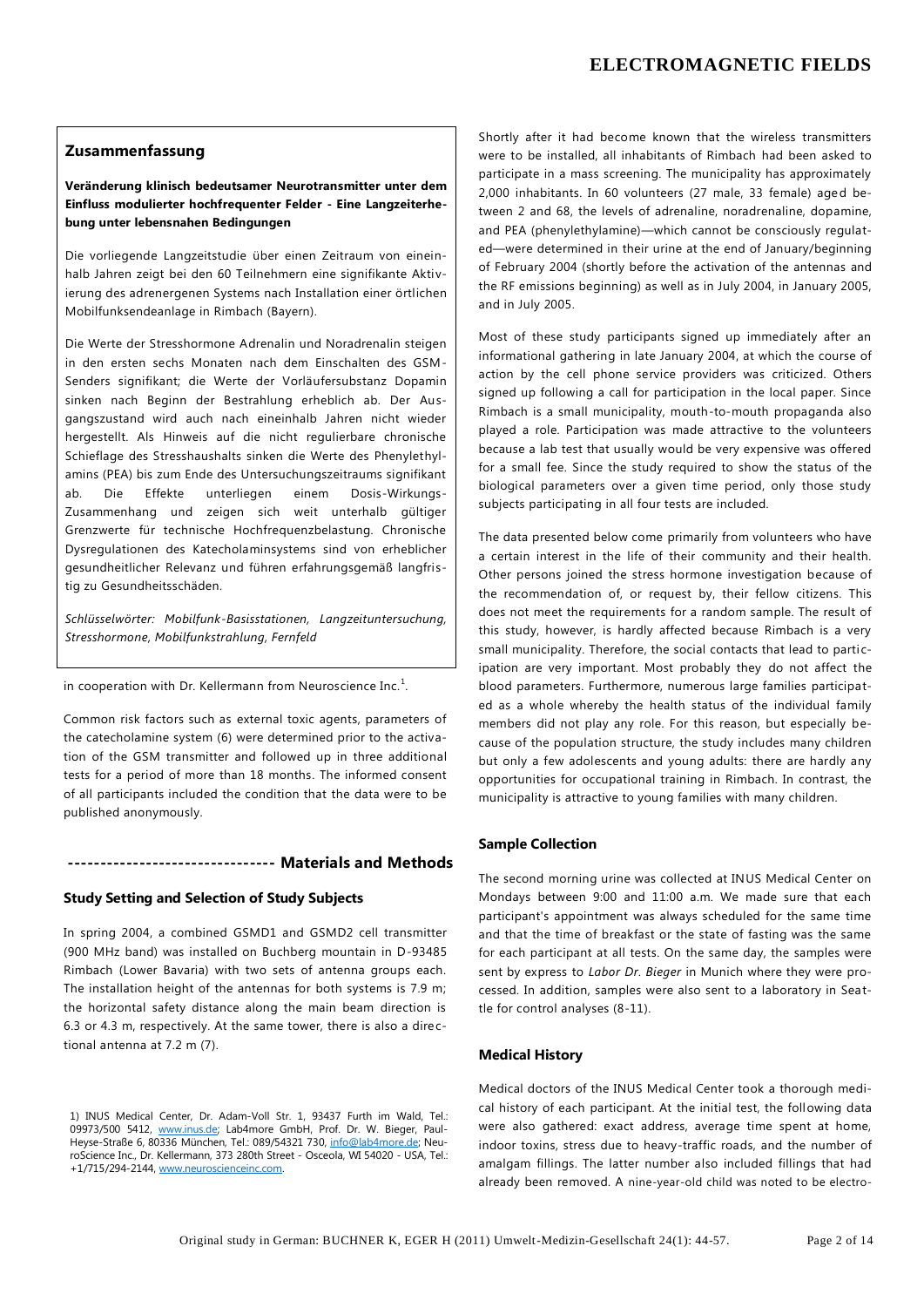sensitive to the effects of household wiring and connected appliances. All other study participants declared themselves to be not electrosensitive.

When taking their medical history, participants were also questioned about subjective symptoms and chronic diseases at the start of the study and during its course; if overweight, this was also noted. In this study, overweight in adults is defined as a weight greater than the "body height in cm minus 100 plus 5 kg tolerance."

Consistency checks for the parameter "overweight," however, indicate that—especially with regard to children—different criteria have been applied during the taking of the medical history. These data, therefore, can only serve as a reference point. They are listed here anyhow since they can provide suggestions for further studies.

All atopic disorders such as:

- 1. Hay fever, neurodermatitis, allergies, asthma, eczema are referred to as "chronic disorders;" as well as
- 2. All chronic inflammations such as interleukin- or COX-2 mediated problems;
- 3. All autoimmune diseases such as rheumatism, multiple sclerosis  $(MS)$
- 4. All chronic metabolic disorders such as diabetes, liver diseases, intestinal diseases, kidney diseases.

Out of the 16 chronically affected participants 12 had allergies.

It was also asked whether there were DECT, Wi-Fi, or Bluetooth devices in the house or apartment during the study period from late January 2004 until July 2005. Also included were those devices present only for part of the study period, but not those turned off at night.

#### **Exposure Level Measurements**

For the most part, Rimbach municipality is located at one side of a narrow V-shaped valley. The cell phone base station is situated almost right across from the village center on the other side. RF radiation levels were measured at the outside of the residences of all study participants, wherever possible with direct line of sight of the transmitter. Because the municipality is located on a slope, great differences were noted inside homes—depending on whether or not a line of sight to the transmitter existed. In three cases, it was possible to measure the exposure levels at the head end of the bed. In these cases, the peak value of the power density was lower by a factor of 3.5 to 14 compared to measurements in front of the house with direct line of sight to the transmitter. The exact location of DECT, Wi-Fi, and Bluetooth base stations (if present) as well as possible occupational exposures, etc. were not determined by most participants.

At first, the measurements were taken with a broadband RF meter HF38B of Gigahertz Solutions, for which the manufacturer guarantees an error margin of max.  $\pm 6$  dB (+ 7 decimal places; but this error can be mostly eliminated by selecting the appropriate measurement range). However, an inspection revealed that the error margin was less than  $\pm 3$  dB. In addition, the broadband RF meter



Fig. 1: Classification of participants based on average or peak value of the GSM power density level

HF59B (±3 dB, ±5 decimal places) was used at several points. With this RF meter, relevant frequencies can be analyzed with variable filters, the ELF modulation frequencies via fast Fourier analysis.

By using broadband RF meters, the testing effort and expense are reduced compared to spectrum analyzers. Thus, it was possible to take measurements at a greater number of points, and as a result, it was easier to determine the maxima and minima of the power density levels. Furthermore, the accuracy of high-quality broadband RF meters is similar to that of spectrum analyzers.

In this study, only cell phone signals are considered: not DECT, Wi - Fi, or Bluetooth devices inside homes or emissions from broadcast or TV stations at *Hohenbogen*, a mountain above Rimbach. For the most part, the emissions from the latter transmitters remained stable during the study period, whereas the focus of this study is on changes in exposure levels. For almost all sample measurements, the portion of the exposure due to the transmitter at *Hohenbogen* was at maximum 35  $\mu$ W/m<sup>2</sup> (peak value). It was higher in the residences of only two study participants: 270  $\mu$ W/m<sup>2</sup> (average) or 320  $\mu$ W/m<sup>2</sup> (peak), respectively. At these residences, the GSM exposure was approximately 10  $\mu$ W/m<sup>2</sup>.

For the assessment, the peak values of the signals are used because, in the case of GSM radiation, they are less dependent on the usage level than average values. The peak value of the power density for all study participants from Rimbach was on average 76.9  $\mu$ W/m<sup>2</sup> (Tab. 1).

In Figure 1 the exposure of the participants is given as power density levels in increments of 30  $\mu$ W/m<sup>2</sup>.

## **Classification of Participant Group and Exposure Levels**

Sixty persons participated in the study; their age distribution is shown in Figure 2 according to year groups. In order to capture the effect of the cell phone base station, other environmental factors must be excluded as much as possible. It is vitally important to ensure that no major differences between high-exposure and lowexposure persons influenced the results.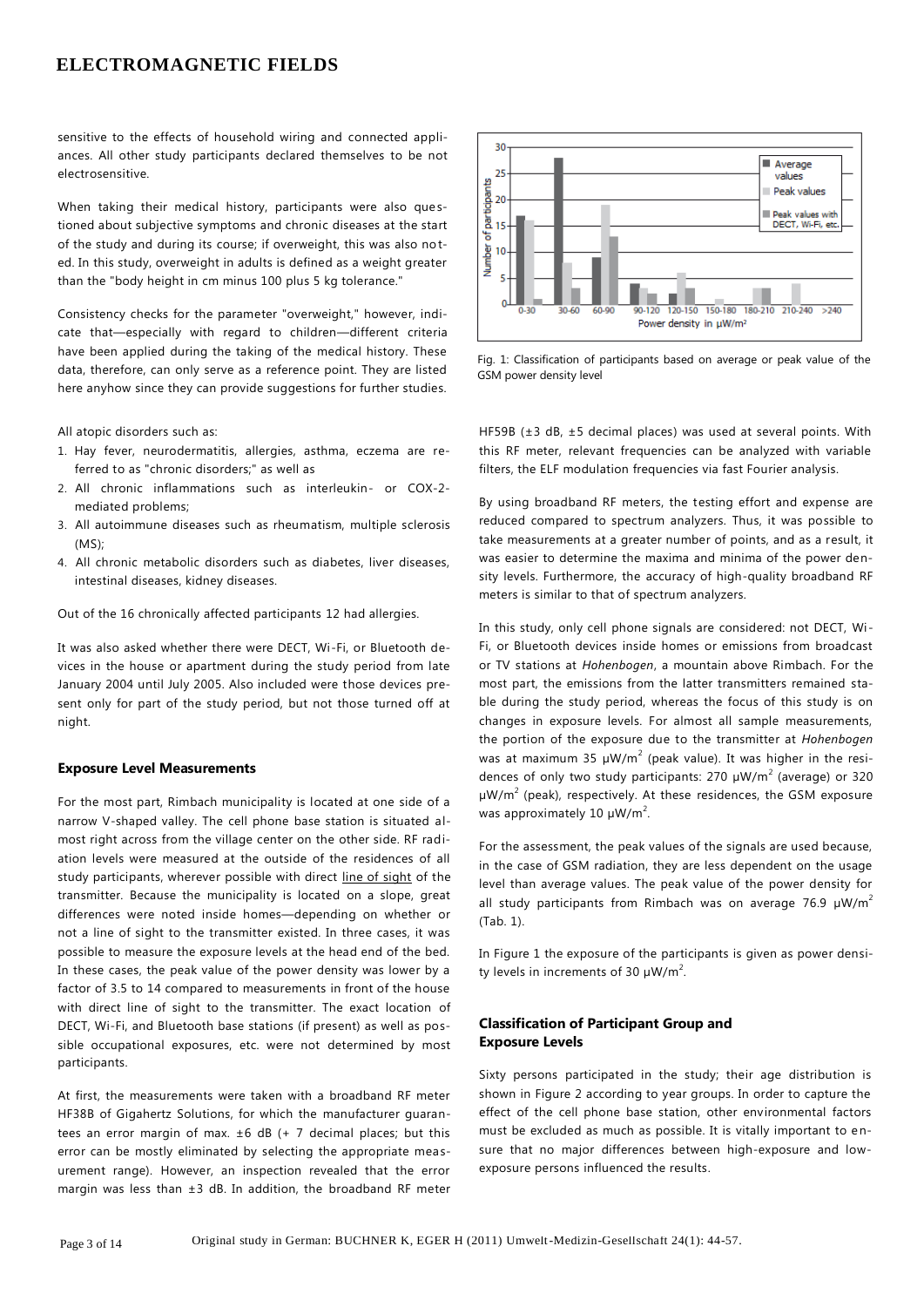

Fig. 2: Age distribution of study participants on 1 February 2004

|                                     | All  | $\leq 60$<br>$\mu$ W/m <sup>2</sup> | 60-100<br>$\mu$ W/m <sup>2</sup> | >100<br>$\mu$ W/m <sup>2</sup> |
|-------------------------------------|------|-------------------------------------|----------------------------------|--------------------------------|
| Participants                        | 60   | 24                                  | 20                               | 16                             |
| Power density, avg<br>$(\mu W/m^2)$ | 76.9 | 21.7                                | 68.1                             | 170.7                          |
| Healthy adults                      | 20   | 9                                   | 5                                | 6                              |
| Sick adults                         | 9    | 6                                   | $\overline{2}$                   | $\mathbf{1}$                   |
| Healthy children                    | 24   | 9                                   | $\overline{7}$                   | 8                              |
| Sick children                       | 7    | $\Omega$                            | 6                                | $\mathbf{1}$                   |
| Overweight                          | 14   | 7                                   | 3                                | $\overline{4}$                 |
| Amalgam number                      | 12   | 5                                   | $\overline{3}$                   | 4                              |
| Evaluation of<br>amalgam/person     | 120  | 76.4                                | 32.7                             | 240                            |
| Street                              | 8    | $\Omega$                            | 8                                | $\Omega$                       |
| Indoor toxins                       | 17   | 7                                   | 6                                | 4                              |
| DECT, Wi-Fi, Bluetooth              | 25   | 4                                   | 14                               | 7                              |

Tab. 1: Data on the 60 study participants who are classified into exposure groups 0 - 60  $\mu$ W/m<sup>2</sup>, 60 - 100 W/m<sup>2</sup>, and above 100  $\mu$ W/m<sup>2</sup>, based on relevant peak values of GSM exposure in front of their residence.

#### **Additional information:**

**Power density, avg (µW/m<sup>2</sup> )** means: average peak value of GSM exposure level in the relevant category;

**Healthy adults:** adults without chronic diseases. Participants who were born after 1 February 1994 are referred to as children, all others as adults;

**Sick adults:** adults with chronic diseases;

**Healthy children:** children without chronic diseases;

**Sick children:** children with chronic diseases;

**Overweight:** see text;

**Amalgam number:** number of participants who had at least one amalgam filling (which may have been removed prior to the study period);

**Evaluation of amalgam/person:** For each tooth with an amalgam filling of a participant, the size of the filling (values from 1 to 3) is multiplied with the number of years this filling has been placed prior to the date of the initial test of this study (rounded up to the nearest whole number). The value in the table is the sum of these numbers for all amalgam fillings of a person in the respective category divided by the number of participants with amalgam fillings (= "amalgam number");

**Street:** number of participants who live at a busy street;

**Indoor toxins:** number of participants who have had contact with toxins, varnishes, preservatives, etc. at home or at work;

**DECT, Wi-Fi:** number of persons who had DECT, Wi-Fi, Bluetooth or the like at home at the end of January 2004 or later.

As shown in Table 1, the group with exposure levels greater than 100  $\mu$ W/m<sup>2</sup> included fewer chronically ill persons and fewer residences at heavy-traffic roads, but considerably higher amalgam exposures by dental fillings compared to the average of the participants. These differences, however, cannot explain the observed development of the blood parameters as will be shown further below. It should also be noted that the number of children in the group of  $\leq$  = 60 µW/m<sup>2</sup> is considerably lower than in the other two groups.

## **Statistics**

Because of the large individual differences in blood values, their asymmetrical distribution, and because of the many "outliers," the assessment presented here focuses on the following problem: "Did the level of a given substance predominantly increase (or decrease, respectively) in the test subjects?" For this problem, the so-called signed-rank paired Wilcoxon test (12) is applied. How to determine the confidence intervals of medians is described in an easy-to-understand form in (13).

Due to the rather large differences in individual values, we refrained from carrying out additional statistical analyses, especially those with parametric methods.

**--------------------------------------------------- Results**

## **1 Clinical Findings**

Adrenaline, noradrenaline, and dopamine as well as phenylethylamine (PEA) levels were determined at the time when the medical history was taken at INUS Medical Center. Out of the 60 participants, eleven had sleep problems until the end of 2004. During the study period (until July 2005), eight additional cases with these problems were reported. At the end of January 2004, only two participants complained about headaches; eight additional cases were reported thereafter. For allergies, there were eleven cases in the beginning and 16 later; for dizziness five and eight; and for concentration problems ten and fourteen. Due to the limited number of participants, no meaningful statements can be made about changes during the study period regarding the conditions tinnitus, depression, high blood pressure, autoimmune diseases, rheumatism, hyperkinetic syndrome, attention deficit hyperactivity disorder (ADHD), tachycardia, and malignant tumors. (Tab. 2)

| <b>Symptoms</b>        | <b>Before</b><br>activation of<br>transmitter | After<br>activation of<br>transmitter |
|------------------------|-----------------------------------------------|---------------------------------------|
| Sleep problems         | 11                                            | 19                                    |
| Headache               | $\mathfrak{D}$                                | 10                                    |
| Allergy                | 11                                            | 16                                    |
| <b>Dizziness</b>       | 5                                             | 8                                     |
| Concentration problems | 10                                            | 14                                    |

Tab. 2: Clinical symptoms before and after activation of transmitter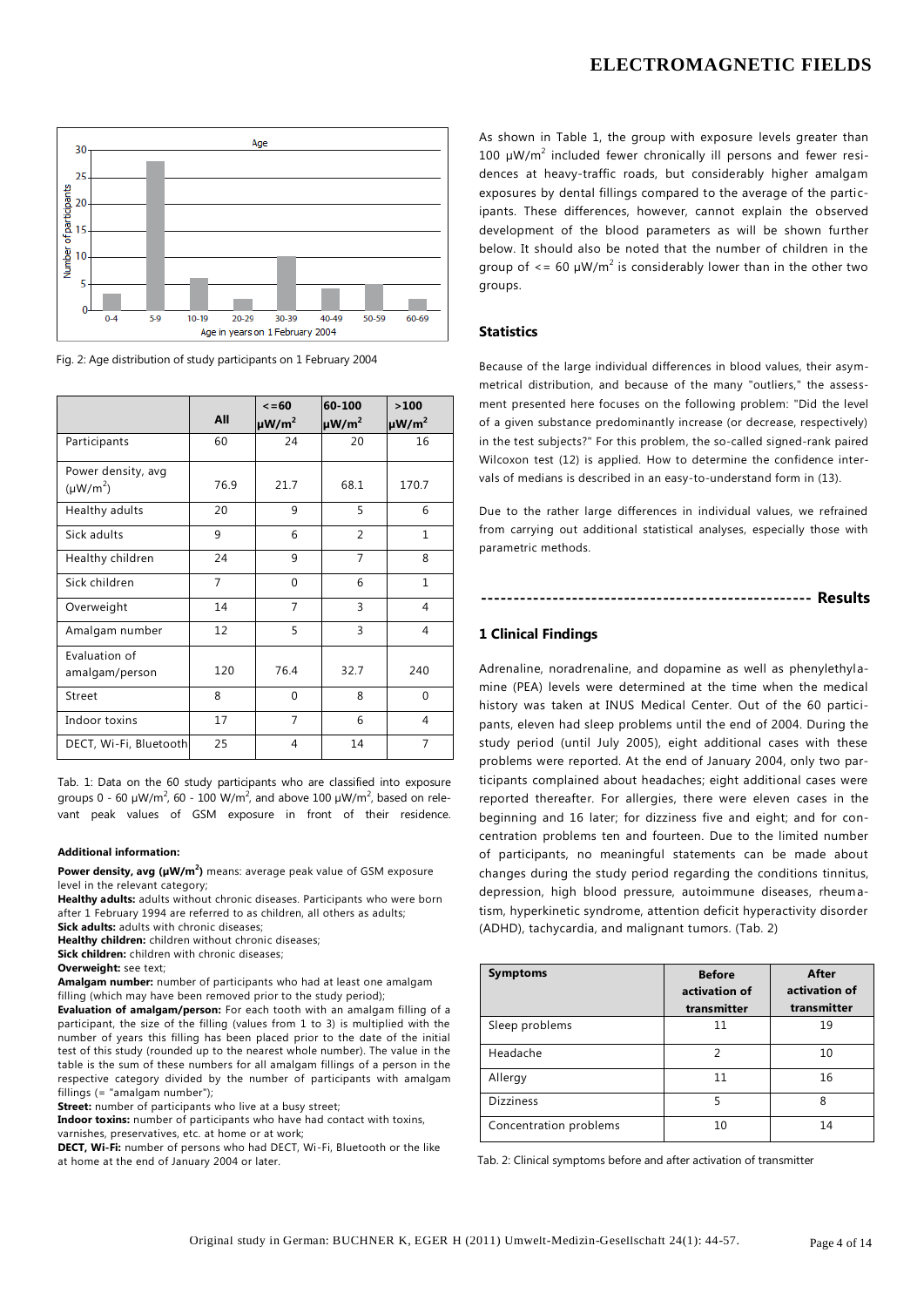## **2 Adrenaline**

The adrenaline level trends are shown in Figure 3. After the activation of the transmitter from January until July 2004, a clear increase is followed by a decrease. In participants in the exposure category above 100  $\mu$ W/m<sup>2</sup>, the decrease is delayed.

Since the distribution of the adrenaline levels is very asymmetrical as shown in Figure 4, the median values are better suited for evaluation than the average values. However, there is no significant difference between the trend of the median and the trend of the average values (Tab. 3). But it stands out that, in the lowest exposure group with a power density below 60  $\mu$ W/m<sup>2</sup>, median values do not decrease between July 2004 and January 2005.

The statement "The adrenaline values of study subjects increased after the activation of the transmitter, i.e. between January and July 2004" is statistically confirmed (p<0.002), as well as the statement "The adrenaline level of the study participants decreased from July 2004 to July 2005" (p<0.005). In the lowest exposure group, the increase is the smallest. Until the end of the study period, these values do not drop.

A certain dose-response relationship can be observed for the increase in adrenaline levels from January 2004 until July 2004. The increase in medians was 2.3 µg/g creatinine for all subjects. At an RF radiation level up to 60  $\mu$ W/m<sup>2</sup>, creatinine was 1.0  $\mu$ g/g, and by contrast, for power density levels between 60-100  $\mu$ W/m<sup>2</sup> it was 2.6  $\mu$ g/g.

For subjects in the exposure group above 100  $\mu$ W/m<sup>2</sup>, creatinine levels were found to be 2.7 µg/g, i.e. this value did not increase. We refrain from any additional statistical analysis because, as shown further below, the increase in adrenaline levels was mainly observed in children and chronically ill participants whose numbers were not sufficient to be broken down into further subgroups.

|                        |         | January<br>2004 | July<br>2004 | January<br>2005 | July<br>2005 |
|------------------------|---------|-----------------|--------------|-----------------|--------------|
| All                    | Average | 8.56            | 10.79        | 8.84            | 9.14         |
|                        | Median  | 7.44            | 9.75         | 8.40            | 7.45         |
|                        | CI      | $5.9 - 8.4$     | $6.6 - 11.7$ | $6.1 - 10.0$    | $6.5 - 9.6$  |
| $0 - 60$               | Average | 8.9             | 10.3         | 7.7             | 9.0          |
| $\mu$ W/m <sup>2</sup> | Median  | 6.4             | 7.4          | 7.8             | 7.4          |
|                        | CI      | $3.8 - 10.3$    | $4.6 - 13.2$ | $3.4 - 9.4$     | $5.5 - 11.1$ |
| 60-100                 | Average | 7.9             | 10.4         | 8.4             | 9.0          |
| $\mu$ W/m <sup>2</sup> | Median  | 7.4             | 10.2         | 8.1             | 7.2          |
|                        | CI      | $5.3 - 10.0$    | $6.6 - 12.8$ | $5.0 - 11.2$    | $6.4 - 9.7$  |
| >100                   | Average | 8.9             | 12.0         | 11.1            | 9.6          |
| $\mu$ W/m <sup>2</sup> | Median  | 8.2             | 10.9         | 10.6            | 8.6          |
|                        | CI.     | $5.3 - 10.9$    | $5.7 - 19.6$ | $5.8 - 15.2$    | $4.9 - 13.4$ |

Tab. 3: Results for adrenaline levels in µg/g creatinine CI = 95% confidence interval of median



Fig. 3: Median adrenaline levels for all participating citizens of Rimbach whose cell phone base station exposure was above 100  $\mu$ W/m<sup>2</sup>, between 60 and 100  $\mu$ W/m<sup>2</sup>, or up to 60  $\mu$ W/m<sup>2</sup>. The power density levels refer to peak values of the GSM radiation exposure in front of a given residence.



Fig. 4: Distribution of adrenaline levels in µg/g creatinine



Fig. 5: Median adrenaline levels for all participating citizens of Rimbach who have a DECT phone, Wi-Fi, Bluetooth, or similar device, for those who do not have such wireless devices, and for the lowest exposure group without indoor wireless transmitters and with a GSM power density level up to 60  $\mu$ W/m<sup>2</sup>.

The impact of indoor wireless devices such as DECT, Wi-Fi, and Bluetooth (the latter are not specifically mentioned in the graphs) are shown in Fig. 5. Within the first year after the activation of the GSM transmitter, i.e. until and including January 2005, the group with indoor wireless devices shows the strongest responses.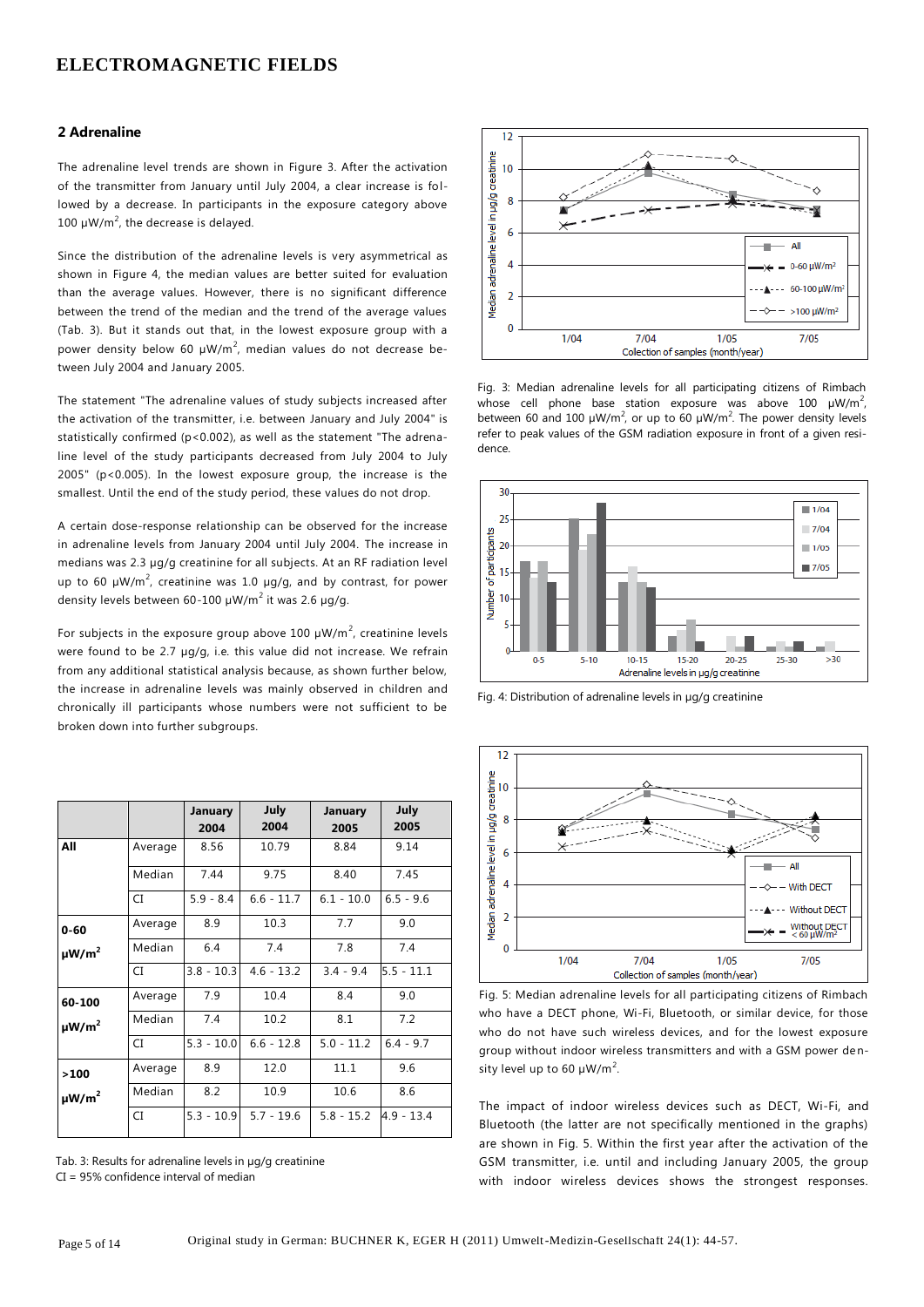It is possible that in the less exposed subjects seasonal fluctuations or other factors such as "overshooting" of the values could have played a role.

It should be noted here that both the average as well as the median adrenaline values increased after the activation of the transmitter and decreased again after one year. This, however, only applies to exposure levels >60  $\mu$ W/m<sup>2</sup>. Chronically ill subjects and children showed especially strong responses; except for some "outliers," no effect was observed in healthy adults.

The adrenaline level of overweight subjects and those with an amalgam burden hardly changed during the study period (Fig. 6). In contrast, chronically ill subjects showed especially strong responses above average. In fact, the increase in the median values between January and July 2004 for all study subjects was predominantly caused by children and chronically ill subjects; adults without any chronic disease show a flat curve. During this period, an increased adrenaline level between 5 and 10.3 was measured in three healthy adults. Because of these "outliers," the average values for healthy adults clearly increased in contrast to the median values.



Fig. 6: Median adrenaline levels for participating children, for chronically ill subjects, for those with amalgam burden, and overweight subjects in Rimbach in comparison to the median levels of all study subjects and adults without chronic disease

The lower sensitivity of subjects with an amalgam burden can be explained by the fact that the effect occurs more often in children and that children according to our definition are younger than 10 years. They have hardly any fillings with amalgam.

#### **3 Noradrenaline**

The results for noradrenaline are similar to those for adrenaline (Tab. 4, Fig. 7). The statement that individual noradrenaline levels from January to July 2004 increased is statistically well supported with p<0.001. The fact that the levels dropped between July 2004 and July 2005 is also well supported with p<0.0005. Like in the case of adrenaline, the period under investigation is July 2004 to July 2005 to take the delayed decrease in the high exposure group into consideration. According to Table 4, the median of all noradren aline levels increased from January to July 2004 for 11.2 µg/g creatinine; for exposures up to 60  $\mu$ W/m $^2$ , there were 2.2  $\mu$ g/g creatinine, at

60-100  $\mu$ W/m<sup>2</sup> 12.4  $\mu$ g/g creatinine, and above 100  $\mu$ W/m<sup>2</sup> 12.3  $\mu$ g/g creatinine. As in the case of adrenaline, the increase for the last two groups is almost the same. Again, it is not possible to statistically verify a dose-response relationship. In Figure 7, a dose-response relationship

|                        |         | January<br>2004 | July<br>2004 | January<br>2005 | July<br>2005  |
|------------------------|---------|-----------------|--------------|-----------------|---------------|
| All                    | Average | 55.8            | 64.9         | 57.7            | 55.7          |
|                        | Median  | 49.8            | 61.0         | 52.2            | 53.5          |
|                        | CI      | 44.3-59.1       | 53.3-72.2    | $45.0 - 60.3$   | $41.9 - 60.5$ |
| $0 - 60$               | Average | 54.7            | 59.3         | 56.5            | 53.5          |
| $\mu$ W/m <sup>2</sup> | Median  | 45.2            | 47.4         | 48.7            | 48.1          |
|                        | CI      | 35.1-67.8       | 36.3-75.6    | $40.1 - 60.0$   | $36.3 - 65.6$ |
| 60-100                 | Average | 51.4            | 63.6         | 49.1            | 55.9          |
| $\mu$ W/m <sup>2</sup> | Median  | 47.5            | 59.9         | 45.8            | 54.8          |
|                        | CI.     | 38.0-59.1       | 53.1-74.8    | 40.5-58.4       | 34.9-66.5     |
| >100                   | Average | 62.9            | 74.9         | 70.1            | 58.8          |
| $\mu$ W/m <sup>2</sup> | Median  | 58.8            | 71.1         | 71.6            | 56.3          |
|                        | CI      | 49.9-87.3       | 54.9-91.6    | 48.7-89.1       | 36.9-81.6     |

Tab. 4: Results for the noradrenaline levels in µg/g creatinine CI = 95% confidence interval of the median



Fig. 7: Median noradrenaline levels in all participating citizens of Rimbach as a function of GSM power density levels (peak values)



Fig. 8: Median noradrenaline values for subjects who had a DECT phone or other wireless devices at home, for those without indoor wireless devices, as well as for subjects without indoor wireless devices and with a GSM radiation exposure up to 60  $\mu$ W/m<sup>2</sup> (peak value measured in front of residence)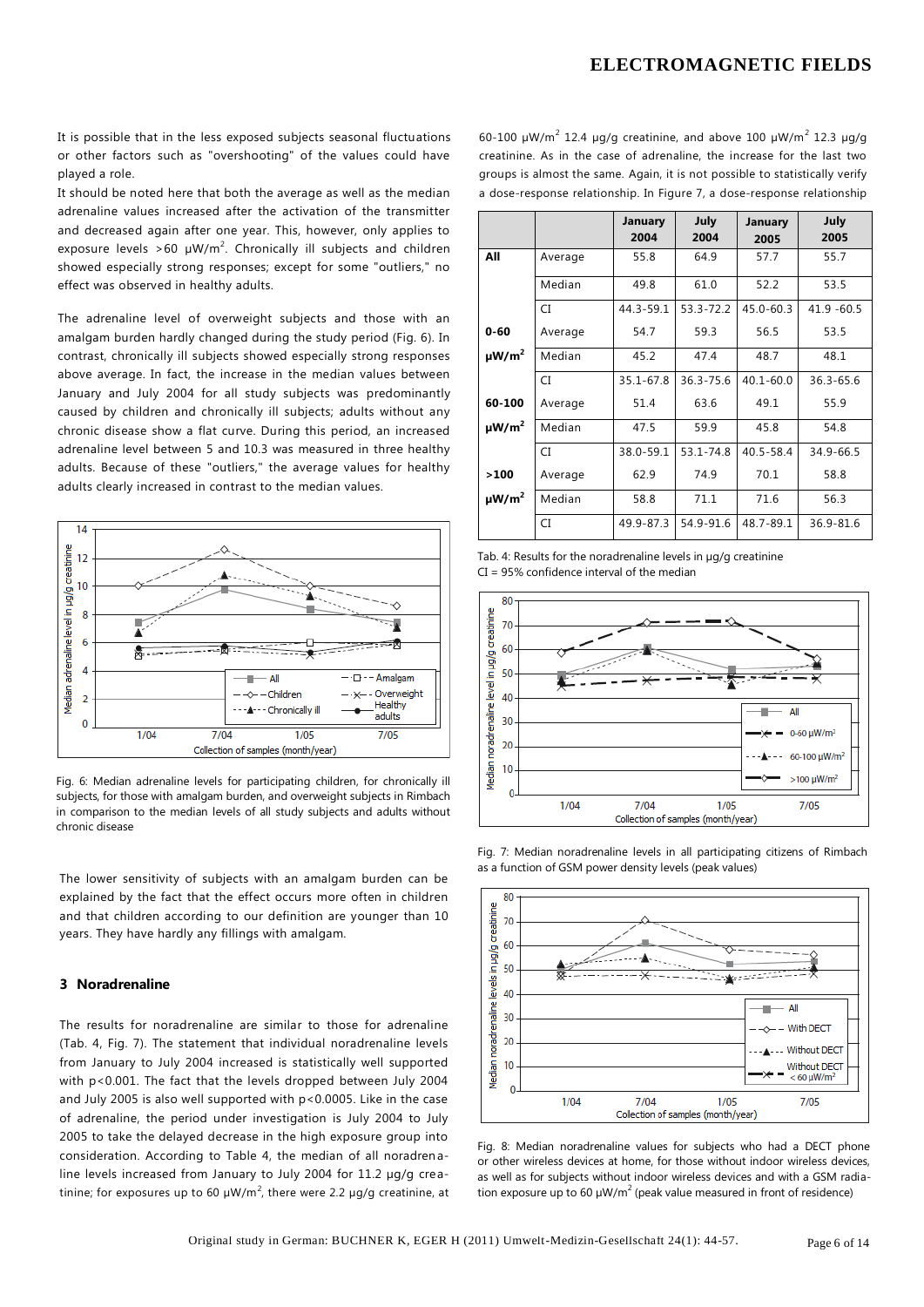is seen, whereby the dot-dashed line serves as reference for persons with very low exposures. It stands out that the "recovery period," i.e. the decrease in values in 2005, drags on for longer in subjects in the exposure group with GSM radiation levels above 100  $\mu$ W/m<sup>2</sup>. This also corresponds with the behavior of the adrenaline levels.

In comparison with adrenaline, noradrenaline plays a somewhat greater role in residences where wireless devices existed before the beginning of this study (Fig. 8).

The trend in Figure 9 shows that children and chronically ill subjects in contrast to overweight subjects express strong responses to cell tower radiation. The ratios, however, are not as clearly visible as with adrenaline. Especially in overweight subjects, they indicate a slow response to GSM radiation.



Fig. 9: Median noradrenaline levels of children, chronically ill subjects, those with amalgam burden and overweight subjects in Rimbach in comparison to the median values of all study subjects and healthy adults

Noradrenaline and adrenaline, however, responded very similarly.

#### **4 Dopamine**

For dopamine, inverse effects to those for adrenaline and noradrenaline were observed. The median dopamine levels decreased from 199 to 115 µg/g creatinine between January and July 2004 (Tab. 5). The fact that the dopamine levels of the study subjects decreased during this period is highly significant (p<0.0002). Thereafter, the median increased again: In January 2005, it was at 131 µg/g creatinine, in July of this year 156. This increase is also significant (for increase between July 2004 and July 2005 p<0.05).

This, too, is a dose-response relationship: from January to July 2004, the median for all subjects decreased for 84 µg/g creatinine, in the exposure group up to 60  $\mu$ W/m<sup>2</sup> for 81, in the exposure group above 100  $\mu$ W/m<sup>2</sup> even 153  $\mu$ g/g (see Tab. 5 and Fig. 10). This dose-response relationship is statistically significant based on the signed-rank Wilcoxon test (12) with p<0.025. The following statement applies: "The decrease in dopamine levels for exposure levels up to 100  $\mu$ W/m<sup>2</sup> is smaller than at exposure levels above 125  $\mu$ W/m<sup>2</sup>."

In subsequent laboratory tests, the dopamine levels do not return to the same level as in January 2004. From Figure 11, it is obvious that the correlation with prior exposures to indoor wireless devices is small.

|                        |         | January<br>2004 | July<br>2004 | January<br>2005 | July<br>2005 |
|------------------------|---------|-----------------|--------------|-----------------|--------------|
| All                    | Average | 233             | 158          | 138             | 164          |
|                        | Median  | 199             | 115          | 131             | 156          |
|                        | CI      | 168-273         | 86-160       | 111-153         | 145-175      |
| $0 - 60$               | Average | 217             | 183          | 130             | 148          |
| $\mu W/m^2$            | Median  | 189             | 108          | 116             | 147          |
|                        | CI      | 142-273         | 80-254       | 90-157          | 129-167      |
| 60-100                 | Average | 242             | 161          | 140             | 178          |
| $\mu$ W/m <sup>2</sup> | Median  | 223             | 150          | 131             | 175          |
|                        | CI      | 137-335         | 94-168       | 93-164          | 126-207      |
| >100                   | Average | 244             | 115          | 147             | 170          |
| $\mu$ W/m <sup>2</sup> | Median  | 244             | 91           | 151             | 156          |
|                        | CI      | 139-316         | 48-202       | 117-169         | 138-209      |

Tab. 5: Results for dopamine levels in  $\mu q/q$  creatinine CI = 95% confidence interval of median







Fig. 11: Median dopamine levels for all participating citizens of Rimbach, for those with and without DECT phone, Wi-Fi, or Bluetooth, and for those without indoor wireless devices who had a GSM exposure level below 60  $\mu$ W/m<sup>2</sup> (peak value).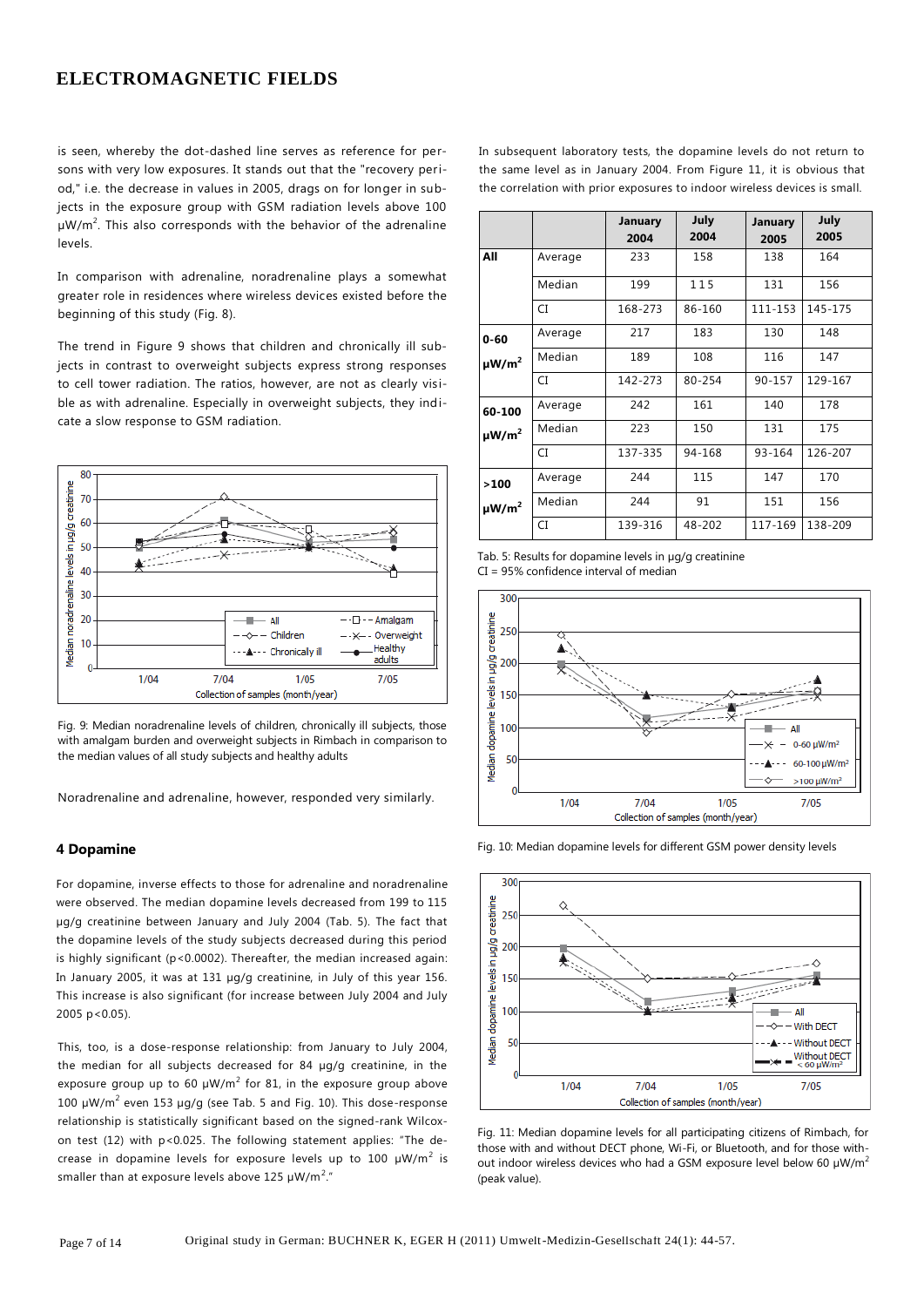It is to be emphasized that the lowest exposure group without such indoor wireless devices and with a GSM power density level  $<$  60  $\mu$ W/m<sup>2</sup> responds almost as strongly as all other study subjects. This is consistent with the data in Figure 10: the data suggest that the effect of the radiation on the dopamine levels can already be observed at very low power density levels; however, it still can increase at levels above 100  $\mu$ W/m<sup>2</sup>.

Figure 12 shows that the radiation effect is somewhat more pronounced in children compared to the average, i.e. the gradient of the curves between the first two data points is somewhat greater. However, the difference is far too small to be statistically significant.



Fig. 12: Median dopamine levels of children, the chronically ill, with amalgam burden, overweight subjects, and healthy adults in Rimbach

In summary, dopamine levels decreased after the activation of the GSM transmitter and were not restored to the initial level over the following one and a half years. A significant dose-response relationship is observed. In children, the decrease is somewhat more pronounced than in adults.

#### **5 Phenylethylamine (PEA)**

Phenylethylamine (PEA) levels respond more slowly to the radiation compared to the substances investigated so far (Tab. 6, Fig. 13). Only in the exposure group above 100  $\mu$ W/m<sup>2</sup> GSM radiation do the PEA levels decrease within the first six months. Thereafter, hardly any differences can be discerned between PEA values of the various power density levels investigated here.

The decrease of PEA levels between July 2004 and July 2005 is highly significant (p<0.0001)

Similar to adrenaline and noradrenaline, a previous exposure to indoor wireless devices intensifies the effect of the GSM radiation (see Fig. 14). The subjects of the low-exposure groups without indoor wireless devices do respond in a time-delayed fashion, but after six months they respond just as clearly as the subjects of the highest exposure group. In this regard, the PEA levels behave like those of dopamine in contrast to adrenaline and noradrenaline, which only respond to stronger fields.

|                        |         | January<br>2004      | July<br>2004 | January<br>2005 | July<br>2005 |
|------------------------|---------|----------------------|--------------|-----------------|--------------|
| All                    | Average | 725                  | 701          | 525             | 381          |
|                        | Median  | 638                  | 671          | 432             | 305          |
|                        | CI      | 535 - 749            | 569 - 745    | 348 - 603       | 244 - 349    |
| $0 - 60$               | Average | 655                  | 678          | 523             | 329          |
| $\mu$ W/m <sup>2</sup> | Median  | 604                  | 653          | 484             | 243          |
|                        | CI      | 477 - 835            | 445 - 835    | $279 - 675$     | 184 - 380    |
| 60-100                 | Average | 714                  | 699          | 535             | 451          |
| $\mu$ W/m <sup>2</sup> | Median  | 641                  | 678          | 426             | 330          |
|                        | CI      | 492 - 746            | $569 - 790$  | $310 - 804$     | $293 - 438$  |
| >100                   | Average | 843                  | 739          | 514             | 371          |
| $\mu$ W/m <sup>2</sup> | Median  | 780                  | 671          | 413             | 305          |
|                        | CI      | 451 - 1144 334 - 822 |              | 338 - 748       | $157 - 513$  |

Tab. 6: Results for phenylethylamine (PEA) levels in ng/g creatinine CI = 95% confidence interval of median



Fig. 13: Median phenylethylamine (PEA) levels for various GSM power density levels



Fig. 14: Median phenylethylamine (PEA) concentrations in µg/g creatinine of subjects with and without indoor wireless devices at home and subjects without indoor wireless devices with a GSM power density level below  $60 \mu W/m^2$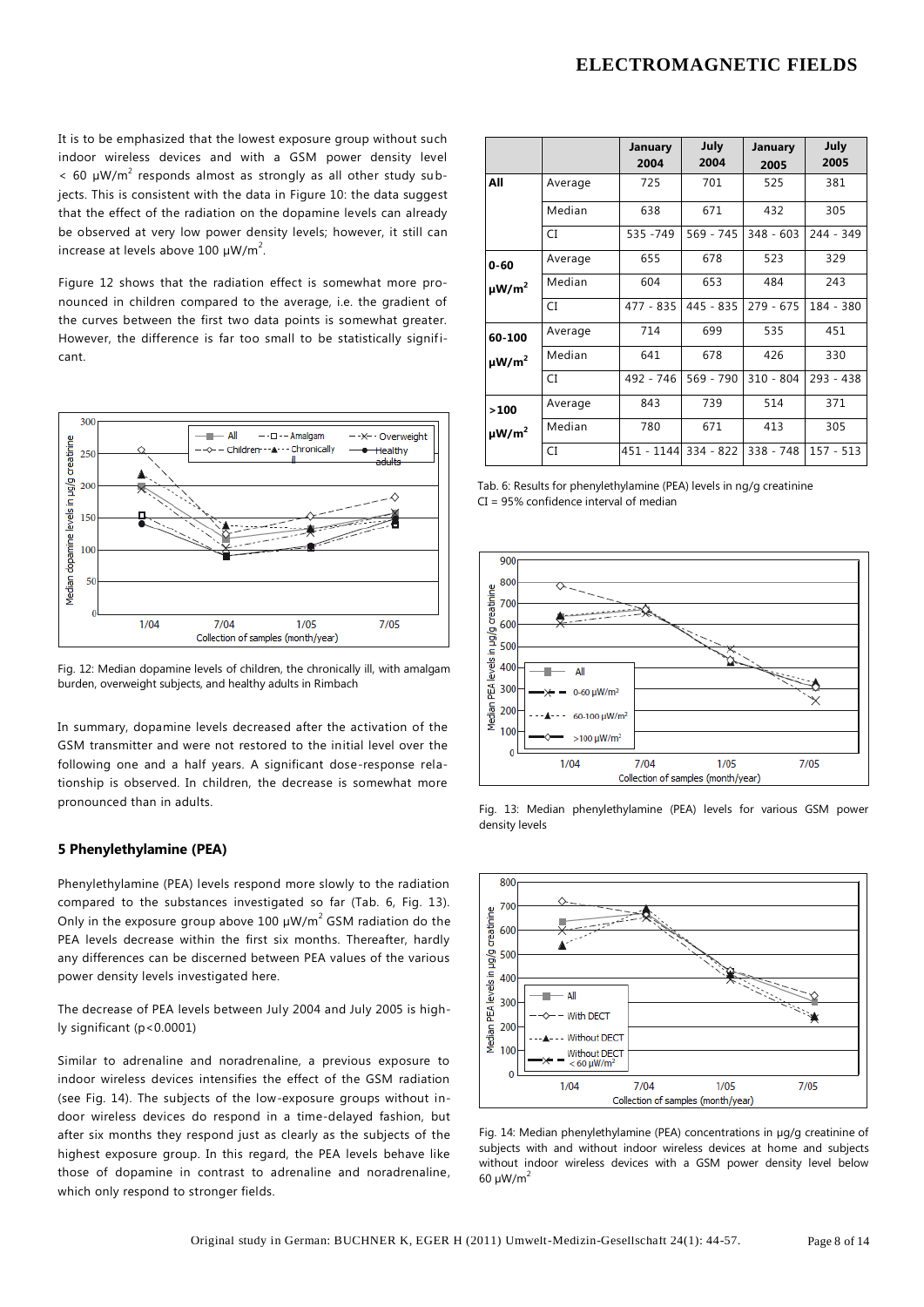

Fig. 15: Median phenylethylamine (PEA) concentrations in µg/g creatinine of children, the chronically ill, with amalgam burden, and overweight subjects, as well as health adults in Rimbach

In children, the effect of GSM radiation on their PEA levels is no greater than in the average of the study subjects; healthy adults also do not respond substantially differently. In contrast to the other substances looked at so far, the group of overweight subjects does respond particularly rapidly to PEA.

## **------------------------------------- Summary of Results**

Adrenaline and noradrenaline levels increase during the first six months after the GSM transmitter had been activated; thereafter, they decrease again. After an exposure period of one and a half years, the initial levels are almost restored. Only at power density levels above 100  $\mu$ W/m<sup>2</sup> is this decrease delayed for several months. In contrast, dopamine levels decrease substantially after the exposure begins. Even after one and a half years, the initial levels are not restored. Six months after the activation of the transmitter, PEA levels decrease continuously over the entire exposure period. Only in the exposure group above 100  $\mu$ W/m<sup>2</sup> is this effect observed immediately. All findings were observed well below current exposure limits (14).

Wireless devices used at home such as DECT, Wi-Fi, and Bluetooth amplify the effect of the GSM radiation. In the case of adrenaline and noradrenaline, almost exclusively children and chronically ill subjects (here mostly subjects with allergies) are affected. However, the response of chronically ill subjects to dopamine and the response of children to PEA are very similar to those found in the average of the study subjects. Except for PEA, overweight subjects show only very weak responses to GSM radiation.

#### **----------------------------------------------- Discussion**

## **Catecholamine System and Phenylethylamine (PEA)**

The survival of mammals depends on their ability to respond to external sources of stress. An established, well-researched axis of the human stress system represents the catecholamine system (6, 15, 16). It can be activated by psychic or physical stressors. Impulses mediated by nerves are responsible for an induction of the catecholamine biosynthesis at the level of tyrosine hydroxylase as well as dopamine beta-hydroxylase, whereby the effect is based on an induction of both enzymes. Many biochemical regulatory mechanisms tightly control catecholamine synthesis (8, 15, 17). Chronic dysregulation always leads to health problems in the long run. The development of high blood pressure under continuous stress serves as a clinical example; so-called "beta blockers" directly block the action of adrenaline and noradrenaline on the target receptors, and it is impossible to imagine medication-based therapy without them (15).

PEA can be synthesized from the essential amino acid phenylalanine either via tyrosine, dopamine, noradrenaline, and adrenaline or via a direct biochemical path (15) (Fig. 16). The sympatheticmimetic effect of PEA was first described by Barger in 1910 (18).

PEA is also synthesized from phenylalanine and is considered a superordinate neuromodulator for the regulation of catecholamine synthesis (19-22).



Fig. 16: Chemical structure of derivatives of the essential amino acid phenylalanine and the simplified synthesis pathways of catecholamines or phenylethylamine, respectively, simplified according to Löffler (15).

Abbreviations

AAAD: aromatic l-amino acid decarboxylase,

DoH: dopamine beta-hydroxylase, PhH: phenylalanine hydroxylase,

MT: n-methyltransferase,

TyH: tyrosine hydroxylase

—(—)— ---- known feedback loop, - - (---) - - postulated feedback loop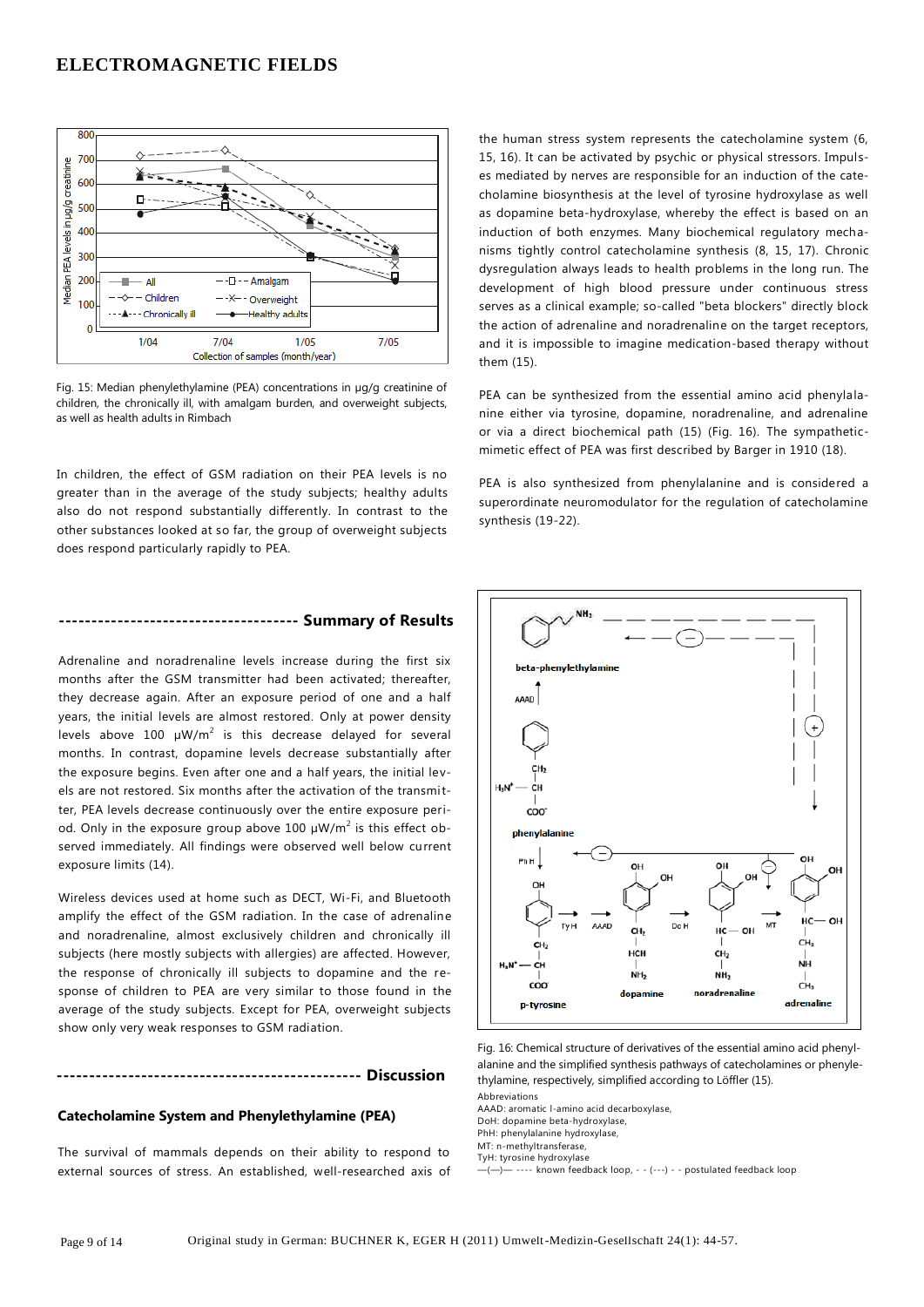In 1976, Zeller described the physiological relationships (23) and points out that PEA is released by the brain via electrical stimulation (24).

The effect mechanism of PEA in the catecholamine system is the center of current pharmaceutical research efforts. In molecular biological terms, intracellular TAAR (trace amine-associated receptor) G-protein-coupled receptors that mediate modulatory effects of PEA are verified (20).

For high nanomolar to low micromolar PEA concentrations, in vivo studies have shown amphetamine-like effects. During an increase of PEA, an increased amount of noradrenaline and dopamine is also released and the reuptake of these substances is impaired (25, 26).

According to Burchett, the following effects of PEA amplifying the catecholamine effect are assumed to be known: Direct agonist action via increased release of transmitters, reuptake inhibition, and stimulation of transmitter synthesis as well as inhibition of monoamine oxidase (MAO) (19). PEA's high lipophilia—a prerequisite for the permeability of membrane barriers such as the blood-brain barrier—is of note here; PEA levels in the brain, serum, and urine correlate quite well (10, 21, 25, 27).

The clinical relevance of changed PEA levels is well documented for mental illnesses. Endogenous depression is associated with lowered PEA levels, whereby the transition from depression to maniac episodes is accompanied by an increase in PEA levels (28-32).

The therapeutic increase in the PEA level has a positive impact on the course of the disease. Phenylalanine improves the effectiveness of antidepressants; PEA by itself is a good antidepressant effective in 60% of the cases of depression.

In persons with ADD/ADHD (attention deficit hyperactivity disorder), PEA levels are substantially lower; the ADHD treatment with methylphenidate (Ritalin® ) normalizes PEA excretion in the urine of responders (33, 34).

#### **Contributing Factors**

Laboratory tests of catecholamine have been established for years. Increased values are found in disorders such as pheochromocytoma, neuroblastoma, and arterial hypertension, whereby it is impossible for a subject to consciously regulate these values. Especially urine tests offer a sufficient level of sensitivity and specificity because urine contains 100 to 1000 times higher levels than blood plasma. The intraindividual variation coefficient ranges from 7% to 12% from one day to another; stored under appropriate conditions, the stability of the samples can be guaranteed without problems (8).

In Rimbach, urine samples were always collected at the same time of the day so that a circadian dependence could be ruled out. Other contributing factors such as increased physical activity as well as large meals were also ruled out by collecting the urine in the morning. Seasonal factors of the samples collected twice in winter and summer should have been reflected as undulating levels in the testing results. Only in the adrenaline levels of the lower exposure groups (Fig. 5) can such a corresponding correlation be found. All other data did not indicate any seasonal influences.

In the study presented here, the selection of the participating citizens of Rimbach was not based on random assignment, but on self-selection. We can assume that the subjects, especially the adults, had informed themselves about the issue of cell tower radiation. However, because it is impossible to consciously regulate these levels, this self-selection should not make any difference in this study.

Especially in children below age ten, it is not thought possible to maintain a chronic state of anxiety for one and a half years due to an abstract term such as cell tower radiation.

This study limits itself to the following type of questions: "Did the level of a given substance predominantly increase or decrease during the study period?" Independent of each model, this question can be clearly answered with the Wilcoxon test and the indication of the confidence interval. The corresponding results are statistically very well supported. Any statements beyond this—e.g. the dependence of levels on certain parameters—cannot be made because with 60 study subjects the number of cases is too small to establish the same type of statistical significance.

The great advantage of the "Rimbach data" is that prior to January 2004 the exposure levels were very low because there was no cell phone tower and because only a few citizens had installed DECT, Wi-Fi and similar devices. In addition, due to the testing equipment with a measurement accuracy of less than  $\pm$  3 dB combined with repeated control measurements, the classification of the exposure groups can be considered to be verified.

For the stress hormones adrenaline and noradrenaline, the increase occurred only after the installation and activation of the transmitter, and thereafter, levels continued to decrease but did not fully normalize.

For dopamine, significant differences in the dose-response relationship according to exposure group could be shown after the activation of the new cell tower antenna. Also, the consistently decreasing levels of the hypothetically superordinate regulatory PEA do not support the hypothesis that the stress factor for the observed changes in the adrenergic system would exclusively be found in the realm of psychological factors.

#### **Mode of Action of Microwave Radiation**

There is a wide range of evidence to interpret the newly emerging microwave exposures as an invisible stressor.

Microwaves are absorbed by living tissue. The frequencies used for cell phone technologies have a half-life penetration depth of several centimeters, whereby cell membranes constitute no obstacle (35).

Microwaves cause enzymes to malfunction directly by, for example, monomerization (36). Thus, it is conceivable that enzymes of the catecholamine system could be affected directly.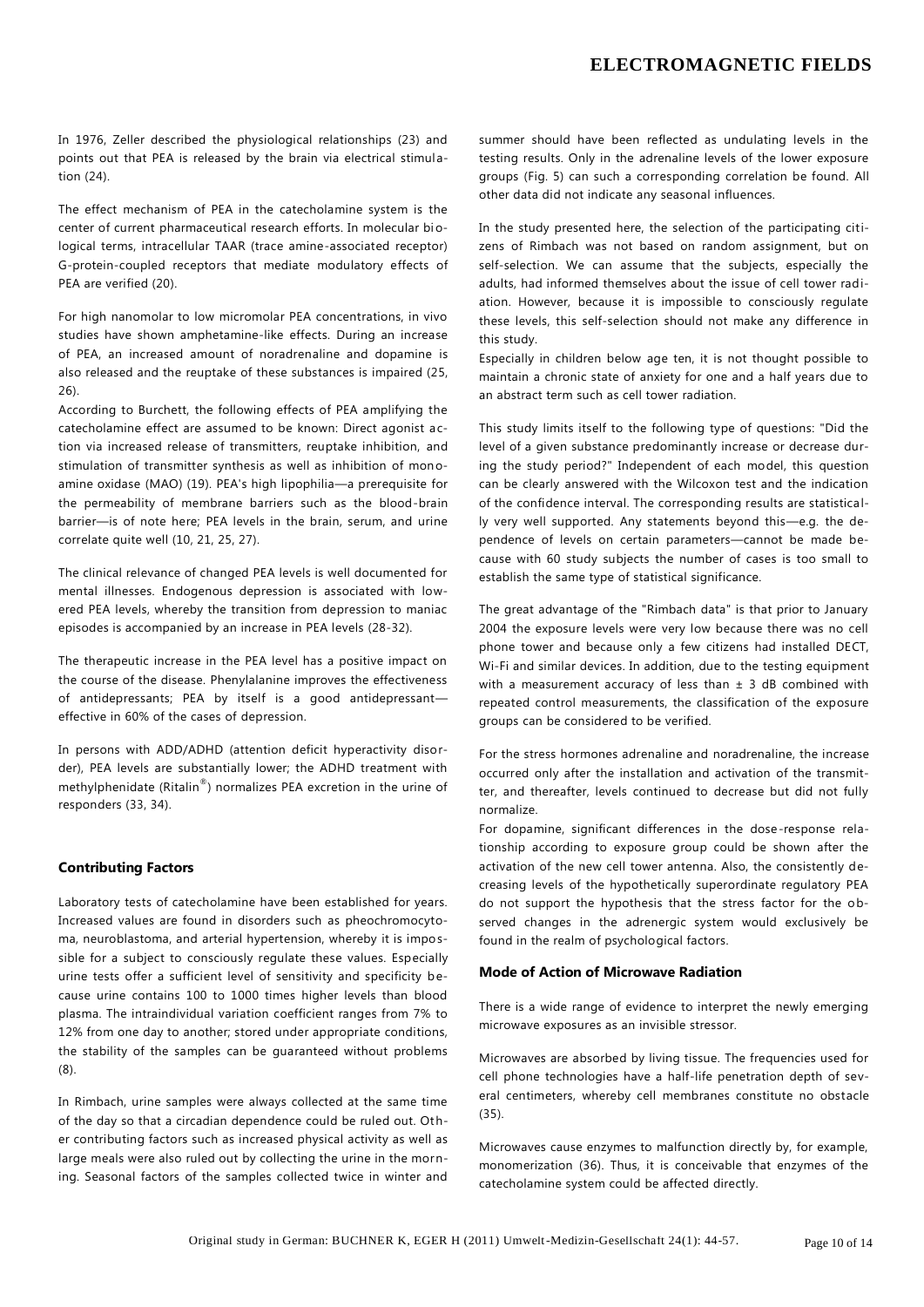Intracellular processes are changed, and cellular mitosis is disturbed by forces acting on the cellular spindle apparatus (37, 38). The human body is required to provide a higher level of repair services that is comparable to a chronic state of stress. A decrease in adenosine triphosphate (ATP) due to microwave exposure could be demonstrated by Sanders in intracerebral tissue already in 1980 (39).

Within current exposure limits, Friedman could show the stress caused by microwaves in the cell membranes of a cell model (40). The oxygen radicals formed by NADH have an activating effect on subsequent intracellular cascades that amplify the membrane effect by a factor of  $10^7$ , which in turn substantially change intracellular processes (17). Even reproductive impairments due to microwaves are mediated by the formation of free radicals (41).

In industry, more and more microwave devices are being used for chemical peptoid syntheses, which allow for a 100 times faster and more precise production even without any measurable heating (42). The toxic effects of free radicals formed by microwaves are used in such technical applications as water purification (43).

In several studies, the chronic symptoms of residents near cell tower antennas were described (44-48). Interestingly, the expansion of wireless networks corresponds with the increase in prescription expenses for methylphenidate, a drug whose chemical structure is related to PEA and which is indicated in cases of attention deficit disorder (ADD) (49).

Long-term studies over five years suggested an increased cancer incidence due to microwave exposure (50, 51). Since the catecholamine system is directly linked with the nervous system within the psychoneuroimmunological framework beside its organ-specific effects, the observed increase in cancer incidence can now also be understood from a pathophysiological perspective (6, 15, 52, 53).

## **Hypothesis of the Course of the Stress Response in Rimbach**

Significant research on the stress-response axis was carried out in the 1950s. Selye established the nowadays generally accepted theory of the general adaptation syndrome of the human body to a stressor (16). He distinguished between three stages in the stress response, which can be found again in the description of the microwave syndrome according to Hecht (2, 3). Thus, after the stages of alarm and resistance, the last stage of exhaustion sets in (Fig. 17). The parameters investigated in the Rimbach study follow this pattern.

#### **STAGE I—Activation Stage**

The results of the long-term study presented here show an immediate activation of the adrenergic system. After the activation of the cell phone base station under investigation, the parameters adrenaline and noradrenaline increase significantly within a period of one and a half years. Because of the increased production of the final hormones noradrenaline/adrenaline, the use of dopamine increases, and as a result, the dopamine level decreases. The de-



Fig. 17: Stage-like course of the stress response in Rimbach

crease in the dopamine level is the more pronounced, the higher the GSM radiation exposure level is at the residence of the individual participants.

#### **STAGE II—Adaptation Stage**

After this sympathicotonic activation stage, the body tries to compensate the increase in adrenaline and noradrenaline. In order to inhibit the overshooting catecholamine production and to ensure a stable regulation, the phenylethylamine level (PEA level) decreases. Here the decrease in PEA starts in the highest exposure group first.

#### **STAGE III—Premorbid Stage**

According to our hypothesis, the effects of adrenaline and noradrenaline are inhibited by feedback mechanisms at the expense of a chronically, over six continuous months, lowered PEA level. However, the attempt at counterregulation remains incomplete even one and a half years after the installation of the cell phone base station; the hormonal balance had not been restored completely. The PEA level remains at a low level, which is to be interpreted as evidence for the beginning of exhaustion.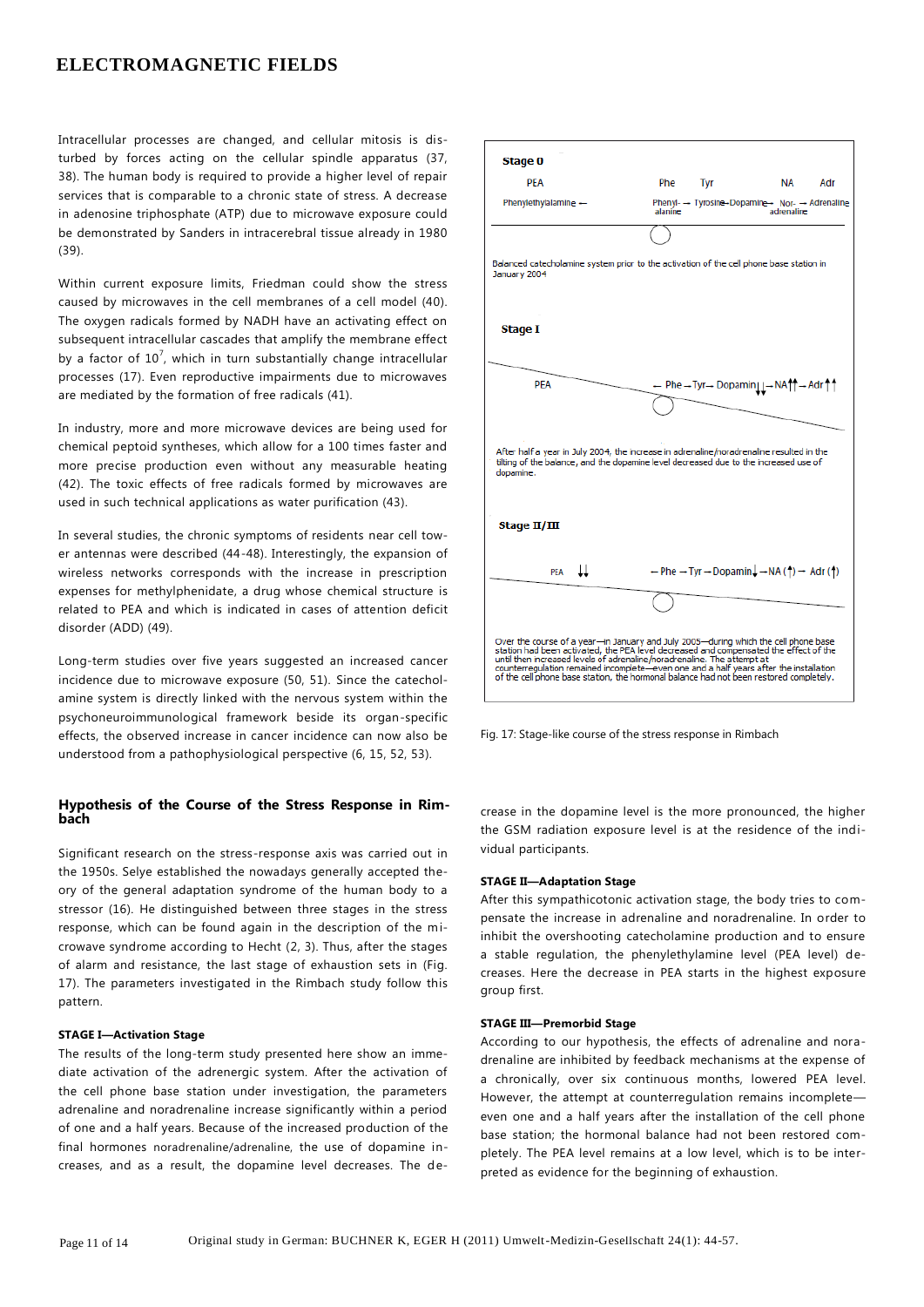# **---------------------------------------------- Conclusion**

Thus, the following hypothesis is proposed: Although participants maintained their usual lifestyle, they developed chronic stress with a primary increase in adrenaline/noradrenaline and a subsequent decrease in dopamine in response to the microwave exposure from the newly installed cell phone base station. During the stage of counterregulation, the "trace amine" PEA decreases and remains decreased.

This is of considerable clinical relevance because psychiatric symptoms also exhibit altered PEA levels. In Rimbach, the increase in sleep problems, cephalgia, vertigo, concentration problems, and allergies could be clinically documented after the cell phone base station had been activated. The newly developed symptoms can be explained clinically with the help of disturbances in the humoral stress axis (53).

After having exhausted the biological feedback mechanisms, major health problems are to be expected. The possible long-term consequences of remaining caught in the exhaustion stage have already been described by Hecht and Selye (3, 16).

Thus, the significant results presented here not only provide clear evidence for health-relevant effects in the study subjects of Rimbach after a new GSM base station had been installed there, but they also offer the opportunity to carry out a causal analysis. This has already been successfully done in the "shut-down study" of Schwarzenburg, Switzerland (54). In Rimbach, the documented levels should return to normal once the relevant base station is shut down.

#### **Epidemiological Evidence**

There is current epidemiological evidence for the considerable clinical relevance of the dysfunction of the humoral stress axis with its endpoints of PEA decrease and adrenaline increase, as documented by us.

1. Decreased PEA levels can be found in a large portion of ADD/ADHD patients. As therapy methylphenidate is used, a substance that is structurally related to PEA. Between 1990 and 2004, the boom time of cell phones, prescription costs for this medication had increased by a factor of 86 (49, 55).

2. As part of the German Mobile Telecommunication Research Programme, approximately 3000 children and adolescents were studied in Bavaria for their individual cell phone radiation exposure levels in relation to health problems. Among the various data sets, the data set regarding behavioral problems showed a significant increased risk for both adolescents (OR: 3.7, 95%-CI: 1.6-8.4) and also children (OR: 2.9, 95%-CI: 1.4-5.9) in the highest exposure group (56). For the first time, the "Rimbach Study" provides a model of explanation in biochemical terms.

3. Pheochromocytomata are adrenaline- and noradrenalinesecreting tumors of the adrenal gland (57). This type of tumor due to microwave exposure has already been demonstrated in animal experiments in 1985 (5). The increase of this disease in the US population is highly significant. Concurrent with the increase in local microwave exposures due to an increased number of base stations and use of wireless communication technologies, the number of cases have increased from 1,927 to 3,344 between 1997 and 2006 (58, 59).

It is a physician's responsibility—not bound by directives—to work toward the preservation of the natural basis of life regarding h uman health (60). Now it is the duty of the responsible agencies (public health department, Bavarian State Ministry of the Environment and Public Health as well as other federal ministries) to investigate the current situation.

#### *Note*

*For the data collection, financial and personnel support was provided by INUS Medical Center and the two laboratories Lab4more GmbH and Neuroscience Inc.*

*The above-listed institutions were so kind to provide clinical examinations as well as the laboratory tests for the evaluation without external funding.*

#### *Acknowledgement*

*Many thanks to the Rimbach participants as well as the staff of the supportive clinics and laboratories, without whose efforts this study would not have been carried out. For the deciphering of cryptic handwriting, we owe Christina Panchyrz our gratitude.*

## **Contact:**

Professor Dr. rer. nat. Dr. habil. Klaus Buchner Straßbergerstraße 16 80809 München

Dr. med. Horst Eger (Korrespondenz) Ärztlicher Qualitätszirkel "Elektromagnetische Felder in der Medizin - Diagnostik, Therapie, Umwelt'; (Code-Nr. 65143 KV Bayern) Marktplatz 16 95119 Naila E-mail[: horst.eger@arcormail.de](mailto:horst.eger@arcormail.de)

#### **Editor's Note**

**The above paper is identified as an original scientific paper** and it was subject to a special peer-review process in cooperation with the Scientific Advisory Board.

> *The Editorial Team*

#### *Translation*

*By Katharina Gustavs and authorized by the authors and publisher Original publication: BUCHNER K, EGER H. (2011): Veränderung klinisch bedeutsamer Neurotransmitter unter dem Einfluss modulierter hochfrequenter Felder - Eine Langzeiterhebung unter lebensnahen Bedingungen (Wissenschaftlicher Originalbeitrag). Umwelt-Medizin-Gesellschaft 24(1): 44-57.* 

*(Submitted: 9 July 2010) (Revised version accepted: 13 December 2010)*

#### **Literature**

(1) STRAHLENSCHUTZKOMMISSION (2003): Forschungsbedarf im Sonderforschungsprogramm Mobilfunk, 3./04.07.2003.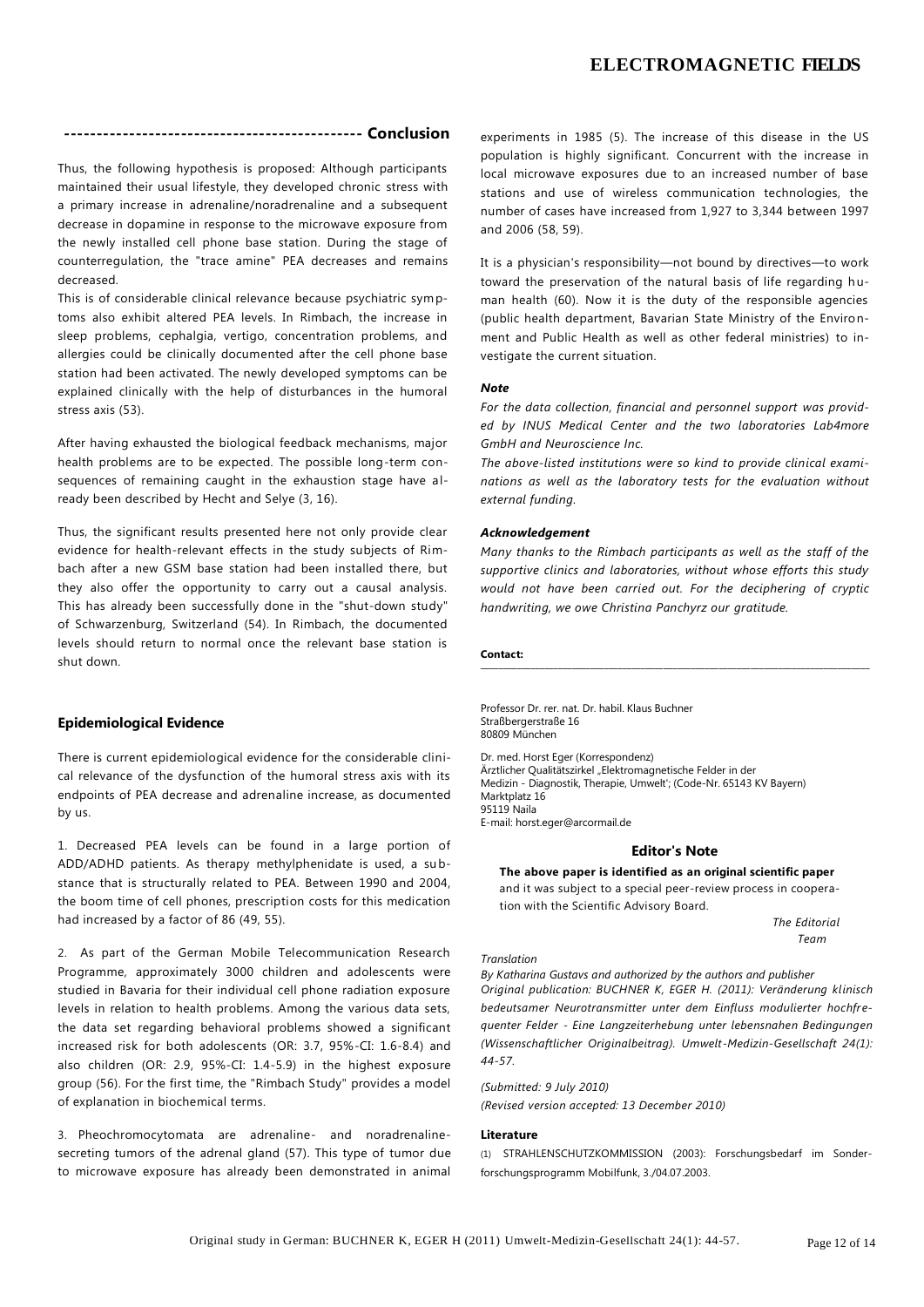(2) HECHT, K. (2001): Auswirkungen von Elektromagnetischen Feldern - Eine Recherche russischer Studienergebnisse 1960-1996, [Erhebung im Auftrag des Bundesinstituts für Telekommunikation (Auftrag Nr. 4231/630402)], umwelt-medizin-gesellschaft 14(3): 222-231.

(3) HECHT, K., SAVOLEY, E. N. (2007): Überlastung der Städte mit Sendeanlagen - eine Gefahr für die Gesundheit der Menschen und eine Störung der Ökoethik International Research Centre of Healthy and Ecological Technology, Berlin.

(4) BECKER, R. O. (1990): Cross Currents, J. P. Tarcher, Los Angeles.

(5) GUY, A. W., CHOU, C. K., KUNZ, L. L.,CROWLEY, J., KRUPP, J. (1985): Effects of longterm low-level radiofrequency radiation exposure on rats, summary, august 1985, Prepared for USAF SCHOOL OF AEROSPACE MEDECINE, Seattle, USAFSAM-TR-85- 64, contract number F33615-80-C-0612, 9: 1-20.

(6) SCHMIDT, R. F., THEWS, G. (1983): Physiologie des Menschen, 21. Auflage, Springer Verlag, Berlin: 124

(7) BUNDESNETZAGENTUR (2004): STANDORTBESCHEINIGUNG Nr. 680 894 vom 5. 4 2004

(8) THOMAS, L. (1992): Labor und Diagnose, 4. Auflage, Die Medizinische Verlagsgesellschaft, Marburg.

(9) LABOR DIAGNOSTIKA Nord GmbH & Co. KG (Hrsg) (2008): Instructions For Use 3-Cat ELISA, [\[http://www.ldn.de/index.php/Catecholamines-ELISA/View-all](http://www.ldn.de/index.php/Catecholamines-ELISA/View-all-)products.html, letzter Zugriff: 11.11.2010].

(10) BIEGER, W. P. (2004): Neuroscience - Grundlagen, Diagnostik und Therapie von Neurotransmitter-vermittelten Erkrankungen, [\[http://dr-bieger.de/neurostress](http://dr-bieger.de/neurostress-)aktuallisierte-kurzuebersicht/#0, letzter Zugriff: 08.06.2010].

(11) HUISMANN, H., WYNVEEN, P., SETTER, P. W. (2009): Studies on the immune response and preparation of antibodies against a large panel of conjugated neurotransmitters and biogenic amines: specific polyclonal antibody response and tolerance, Journal of Neurochemistry, 10.1111/j.1471-4159.2009.06492.x.

(12) BÜNING, H., TRENKLER, G. (1978): Nichtparametrische statistische Methoden, W. de Gruyter, Berlin, New York.

(13) BOSCH, K. (2005): Elementare Einführung in die angewandte Statistik, vieweg studium, Wiesbaden.

(14) INTERNATIONAL COMMISSION ON NON-IONIZING RADIATION PROTECTION - ICNIRP (1998): Guidelines for Limiting Exposure to Time-Varying Electric, Magnetic, and Electromagnetic Fields (up to 300 GHz). Health Physics 74 (4): 494-522; 1998. [\[http://www.icnirp.org/PubMost.htm,](http://www.icnirp.org/PubMost.htm) letzter Zugriff 11.11.2010].

(15) LÖFFLER, G., PETRIDES, P. (1997): Biochemie und Pathochemie, 6. Auflage, Springer Verlag, Berlin: 800-821.

(16) SELYE, H. (1953): Einführung in die Lehre von Adaptations-Syndrom, Thieme Verlag, Stuttgart.

(17) LINDER, H. (2005): Biologie, 22. Auflage, Schroedelverlag, Braunschweig: 155

(18) BARGER, A., DALE, H. (1910): Chemical structure and sympathomimetic action of amines, J. Physiol. (Lond.) 41: 19-59.

(19) BURCHETT, S. A., HICKS, T. P. (2006): The mysterious trace amines: Protean neuromodulators of synaptic transmission in mammalian brain, Progress in Neurobiology 79: 223-246.

(20) LINDEMANN, L., HOENER, M. (2005): A renaissance in trace amines inspired by a novel GPCR family, TRENDS in Pharmacological Sciences 26(5): 274-281.

(21) BERRY, M. D. (2004): Mammalian central nervous system trace amines Pharmacologic amphetamines, physiologic neuromodulators, J. Neurochem. 90: 257-271.

(22) XIE, Z., MILLER, G. M. (2008): ß-Phenylethylamine Alters Monoamine Transporter Function via Trace Amine-Associated Receptor 1: Implication for Modulatory Roles of Trace Amines in Brain, The journal of pharmacology and experimental therapeutics 325: 617-628.

(23) ZELLER, E. A., MOSNAIM, A. D, BORISON, R. L, HUPRIKAR S. V. (1976): Phenylethylamine: Studies on the Mechanism of Its Physiological Action, Advances in Biochemical Psychopharmacology 15: 75-86.

(24) ORREGO, H. (1976): pers. Mitteilung, in: ZELLER, E. A., MOSNAIM, A. D, BORISON, R. L, HUPRIKAR S. V. (1976): Phenylethylamine: Studies on the Mechanism of Its Physiological Action, Advances in Biochemical Psychopharmacology 15: 83.

(25) BOULTON, A. (1976): Identification, Distribution, Metabolism, and Function of Meta and Para-Tyramine, Phenylethylamine and Tryptamine in Brain, Advances in Biochemical Psychopharmacology 15: 57-67.

(26) BERRY, M. D. ET AL. (1994): The effects of administration of monoamine oxidase-B inhibitors on rat striatal neurone responses to dopamine, Br. J. Pharmacol. 113: 1159-1166.

(27) RAO, T. S., BAKER, G. B., COUTTS, R. T. (1987): N-(3-Chloropropyl) Phenylethylamine as a possible Prodrug of ß-Phenylethylamine: Studies in the rat brain, Progress in neuro-psychopharmacology & biological psychiatry 11: 301 -308.

(28) SABELLI, H. C., MOSNAIM, A. D. (1974): Phenylethylamine hypothesis of affective behavior, Am. J. Psychiatry 131: 695-699.

(29) SABELLI, H. C. (1995): Phenylethylamine modulation of affect, Journal of neuropsychiatry and clinical neurosciences 7: 6-14.

(30) BIRKMAYER, W., RIEDERER, P., LINAUER W., KNOLL, J. (1984): The antidepressive efficacy of l-deprenyl, Journal of Neural Transmission 59: 81-7.

(31) DAVIS, B. A., BOULTON, A. A. (1994): The trace amines and their acidic metabolites in depression - an overview, Prog. Neuropsychopharmacol. Biol. Psychiatry 18: 17-45.

(32) SABELLI, H., FINK, P., FAWCETT. J., TOM, C. (1996): Sustained Antidepressant Effect of PEA Replacement, The journal of neuropsychiatry and clinical neurosciences 8: 168-171.

(33) BAKER, G. B., BORNSTEIN, R. A., ROUGET, A. C., ASHTON, S. E., VAN MUYDEN, J. C., COUTTS, R. T. (1991): Phenylethylaminergic Mechanisms in Attention-Deficit Disorder, Biologic Psychiatry 29: 15-22.

(34) KUSAGA, A., YAMASHITA, Y., KOEDA, T., HIRATANI, M., KANEKO, M., YAMADA, S., MATSUISHI, T. (2002): Increased urine phenylethylamine after methylphenidate treatment in children with ADHD, Annals of neurology, 52(3): 372-4.

(35) SCHLIEPHAKE, E. (1960): Kurzwellentherapie, Stuttgart, Fischer Verlag [mit Zitat aus: Deutsche Medizinische Wochenschrift, Heft 32: 1235 (5. August 1932)].

(36) BARTERI, M. (2005): Structural and kinetic effects of mobile phone microwaves on acetylcholinesterase activity, Biophysical Chemistry 113: 245-253.

(37) SCHMID, E., SCHRADER, T. (2007): Different biological effectiveness of ionizing and non-ionising radiations in mammalian cells, Adv. Radio Sci. 5: 1-4.

(38) SCHRADER, T., SCHMID, E., MÜNTER, K., KLEINE-OSTMANN, T. (2008): Spindle Disturbances in Human-Hamster Hybrid (AL) Cells Induced by Mobile Communication Frequency Range Signals, Bioelectromagnetics 29: 626 - 639.

(39) SANDERS, A. P., SCHAEFER, D. J., JOINES, W. T. (1980): Microwave effects on energy metabolism of rat brain, Bioelectromagnetics 1: 171-182. 42

(40) FRIEDMAN, J., KRAUS, S., HAUPTMAN, Y., SCHIFF, Y., SEGER, R. (2007): Mechanism of a short-term ERK activation by electromagnetic fields at mobile phone frequency, Biochemical Journal 405(Pt 3): 559-568.

(41) DESAI, N. R., KESARI, K. K., AGARWAL, A. (2009): Pathophysiology of cell phone radiation: oxidative stress and carcinogenesis with focus on male reproductive system, Reproductive Biology and Endocrinology 7: 114: 1-9.

(42) OLIVOS, H. J., ALLURI, P. G., REDDY, M. M., SALONY, D., KODADEK, T. (2002): Microwave-Assisted Solid-Phase Synthesis of Peptoids, Organic Letters 4(23): 4057-4059.

(43) HORIKOSHI, S., HIDAKA, H., SERPONE, N. (2003): Hydroxyl radicals in microwave photocatalysis. Enhanced formation of OH radicals probed by ESR techniques in microwave-assisted photocatalysis in aqueous TiO2 dispersions, Chemical Physics Letters 376: 475-48.

(44) SANTINI, R., SANTINI, P., DANZE, J. M., LE RUZ, P., SEIGNE, M. (2002): Symptoms experienced by people living in vicinity of mobile phone base stations: Incidences of distance and sex, Pathol. Biol. 50: 369-373.